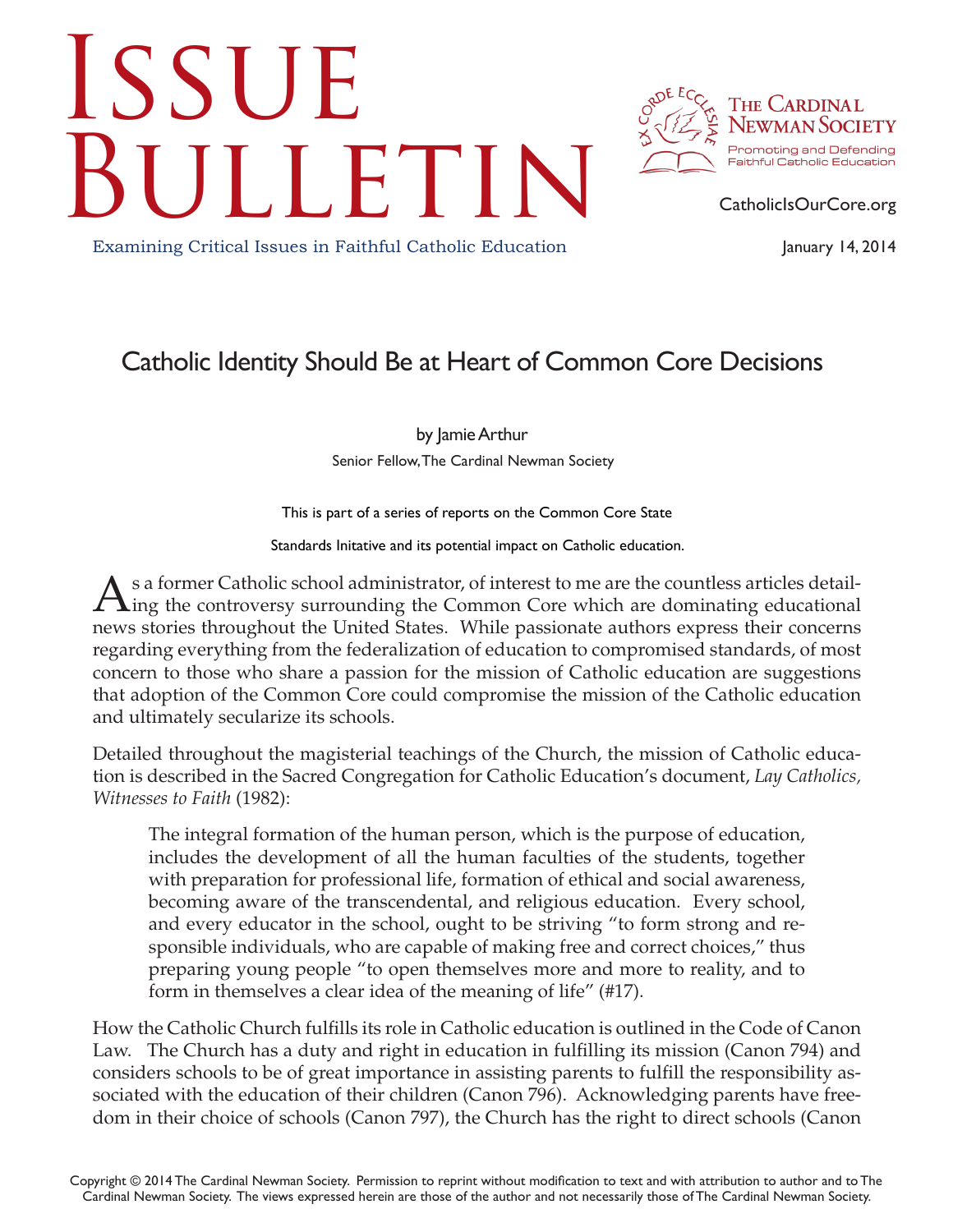800), "secure that in civil society the laws which regulate the formation of the young," (Canon 799), and strive to keep alive the mission of Catholic education (Canon 801).

In regard to the Common Core, how do these standards impact the mission and Catholic identity of schools? As a former accreditation chair for the Southern Association of Independent Schools (offering a dual accreditation from AdvancEd & SAIS), I found that those not entrenched in *educationaleze* often used terms such as standards and curriculum synonymously. The Foundation for Educational Excellence defines standards as expectations as to what is to be learned at each grade level and discipline. A curriculum is the actual program, textbooks, materials, assessments and resources selected by the school to teach and ensure standards are achieved or "a means to the end". Standards do not dictate how or by what means a concept is taught but present, at a minimum, concepts to be mastered.

Historically, schools have been evaluated for quality since 1895 (AdvancEd website). More than one-hundred years later, regardless of the accreditation agency (secular, independent, Catholic), guidelines for accreditation include purpose or mission, leadership, teaching and learning, resources, and opportunities available for continuous improvement. Under teaching and learning, schools must adopt academic standards that set expectations for learning, provide for continuity of instruction across subject areas and grade levels, benchmark progress, and create a foundation for standardized testing. In our data-driven world, standards actually provide the measurable outcomes many parents equate with academic excellence. Standards do not provide a ceiling on what a student can learn; they provide a framework for the minimum of what must be achieved during a given year. It is important to note, accreditation guidelines do not dictate curriculum or pedagogy but look to see if the curriculum guides chosen (along with materials and resources) support the purpose or mission of the school.

What is clear about non-public schools, is the flexibility to choose a curriculum with goals in line with the mission of the school and that of Catholic education. How a curriculum is chosen in a Catholic school is primarily determined by how it is governed (archdiocesan, independent, regional, parochial, etc…). Most importantly, Catholic schools are under the authority of an ecclesiastical authority (Canon 803) with instruction and education required to be grounded in Catholic doctrine (Canon 803 § 2). Ultimately, it is the responsibility of the Principal/ Head of School to closely oversee and monitor the implementation of the academic program to ensure that the mission of the school is supported and Catholic identity is not compromised.

From a Catholic identity perspective, a debate could be suggested as to whether the mission of Catholic education is truly at the center of the controversy surrounding the Common Core. If we take to heart the integral formation of each child and consider the goals set forth by the USCCB in *Renewing our Commitment to Catholic Elementary and Secondary Schools in the Third Millennium (2005)*, efforts surrounding the nuances of the Common Core need to be directed to ensuring that Catholic school leadership understands and supports the mission of Catholic education, that parents are considered partners in the education of their children, and ecclesiastical authorities (or their delegates) ensure that the standards and curriculum used in every school support and strengthen Catholic identity. A discussion as to how Catholic school leaders assess excellence in education should be at the forefront of conversations surrounding Catholic education. Are academic outcomes (SAT, PSAT, ACT, college acceptance) how we measure the success of Catholic education? How do Catholic school leaders gauge whether the integral formation of each child has been achieved?